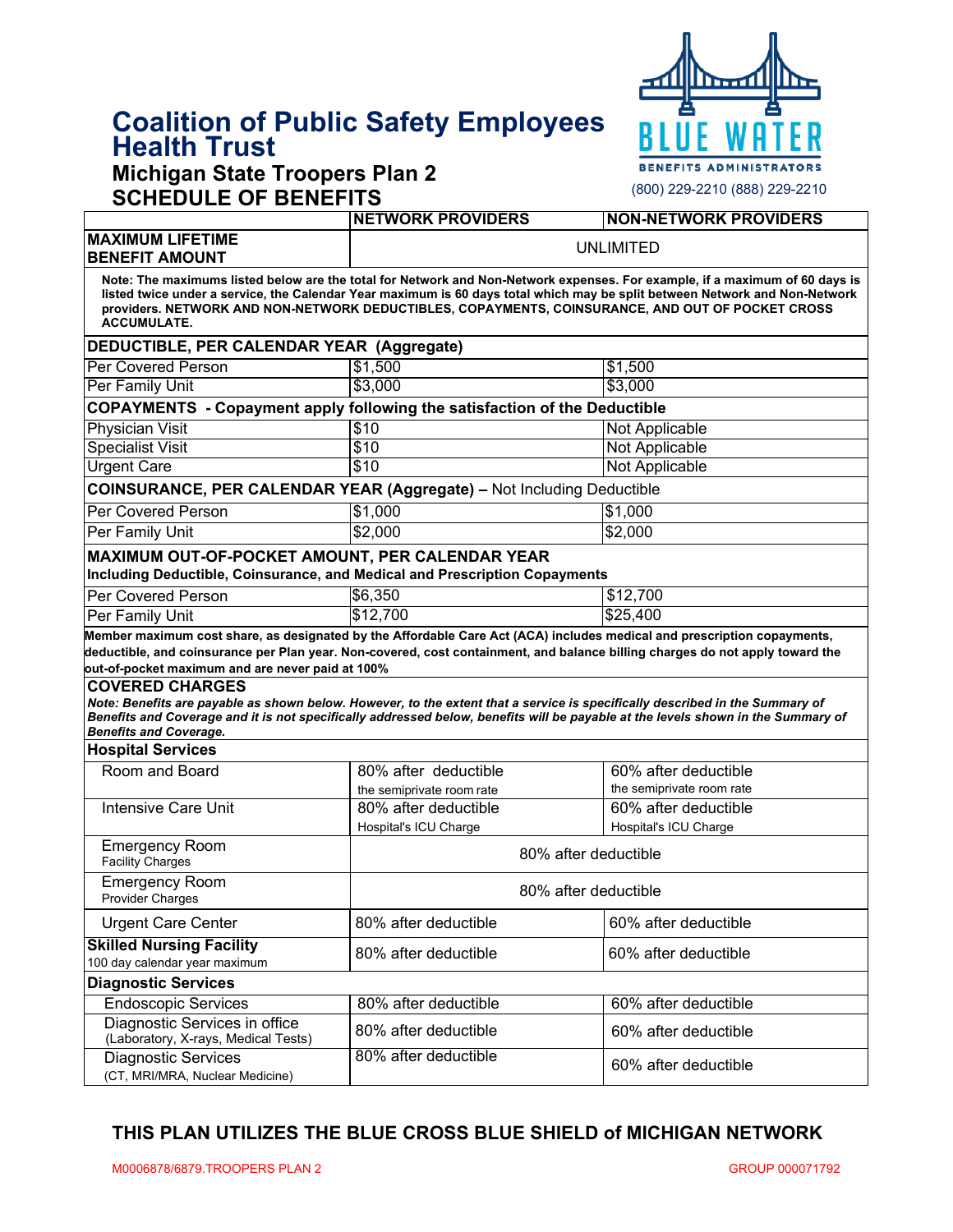|                                                                                    | <b>NETWORK PROVIDERS</b>          | <b>NON-NETWORK PROVIDERS</b>      |  |
|------------------------------------------------------------------------------------|-----------------------------------|-----------------------------------|--|
| <b>Physician Services</b>                                                          |                                   |                                   |  |
| Inpatient visits                                                                   | 80% after deductible              | 60% after deductible              |  |
| <b>Office visits</b>                                                               | 80% after deductible              | 60% after deductible              |  |
| <b>Virtual visits</b>                                                              | 80% after deductible              | 60% after deductible              |  |
| Surgery in Office                                                                  | 80% after deductible              | 60% after deductible              |  |
| <b>Surgery in Facility</b>                                                         | 80% after deductible              | 60% after deductible              |  |
| Allergy testing serum and injections                                               | 80% after deductible              | 60% after deductible              |  |
| <b>Inpatient Prescription Drugs</b>                                                | 80% after deductible              | 60% after deductible              |  |
| <b>Home Health Care</b>                                                            | 80% after deductible              | 60% after deductible              |  |
| <b>Private Duty Nursing</b>                                                        | 80% after deductible              | 60% after deductible              |  |
| <b>Hospice Care</b>                                                                | 80% after deductible              | 60% after deductible              |  |
| <b>Bereavement Counseling</b>                                                      | 80% after deductible              | 60% after deductible              |  |
| <b>Ambulance Service</b>                                                           |                                   |                                   |  |
| (Emergency)                                                                        | 100% not subject to deductible    |                                   |  |
| <b>Wig After Chemotherapy</b>                                                      | 80% after deductible              | 60% after deductible              |  |
| <b>Temporomandibular Services</b>                                                  | 80% after deductible              | 60% after deductible              |  |
| <b>Spinal Manipulation/Chiropractic</b><br>30 visit calendar year maximum          | 80% after deductible              | 60% after deductible              |  |
| <b>Speech Therapy (ST)</b><br>30 visit calendar year maximum                       | 80% after deductible              | 60% after deductible              |  |
| <b>Physical Therapy (PT)</b><br>30 visit calendar year maximum combined PT, OT     | 80% after deductible              | 60% after deductible              |  |
| <b>Occupational Therapy (OT)</b><br>30 visit calendar year maximum combined OT, PT | 80% after deductible              | 60% after deductible              |  |
| <b>Cardiac Rehabilitation</b>                                                      | 80% after deductible              | 60% after deductible              |  |
| <b>Pulmonary Rehabilitation</b>                                                    | 80% after deductible              | 60% after deductible              |  |
| <b>Durable Medical Equipment</b>                                                   | 80% after deductible              |                                   |  |
| <b>Prosthetics/Orthotics</b>                                                       | 80% after deductible              | 60% after deductible              |  |
| <b>Ostomy Supplies</b>                                                             | 80% after deductible              | 60% after deductible              |  |
| <b>Diabetic Education, Training and</b><br><b>Supplies</b>                         | 80% after deductible              | 60% after deductible              |  |
| <b>Dietician Services</b><br>6 visit calendar year maximum                         | 80% after deductible              | 60% after deductible              |  |
| Neurobiological<br><b>Disorders/Autism Spectrum</b>                                | 80% after deductible              | 60% after deductible              |  |
| <b>Disorder Services</b>                                                           | Refer to Plan for ABA limitations | Refer to Plan for ABA limitations |  |
| <b>LASIK Surgery</b>                                                               | 80% after deductible              | 60% after deductible              |  |
| <b>Hearing Aids</b><br>Payable once every 36 months                                | 80% after deductible              | 60% after deductible              |  |
| <b>Accident Only Dental Services</b>                                               | 80% after deductible              | 60% after deductible              |  |
| <b>Mental Disorders/Substance Abuse</b>                                            |                                   |                                   |  |
| Inpatient                                                                          | 80% after deductible              | 60% after deductible              |  |
| Partial Hospitalization/IOP                                                        | 80% after deductible              | 60% after deductible              |  |
| Outpatient                                                                         | 80% after deductible              | 60% after deductible              |  |
| Human Organ Transplant                                                             | 80% after deductible              | 60% after deductible              |  |
| <b>Infertility Counseling and Treatment</b><br>Limited benefits                    | 80% after deductible              | 60% after deductible              |  |
| Pregnancy<br>Dependent daughters included                                          | 80% after deductible              | 60% after deductible              |  |

### **THIS PLAN UTILIZES THE BLUE CROSS BLUE SHIELD of MICHIGAN NETWORK**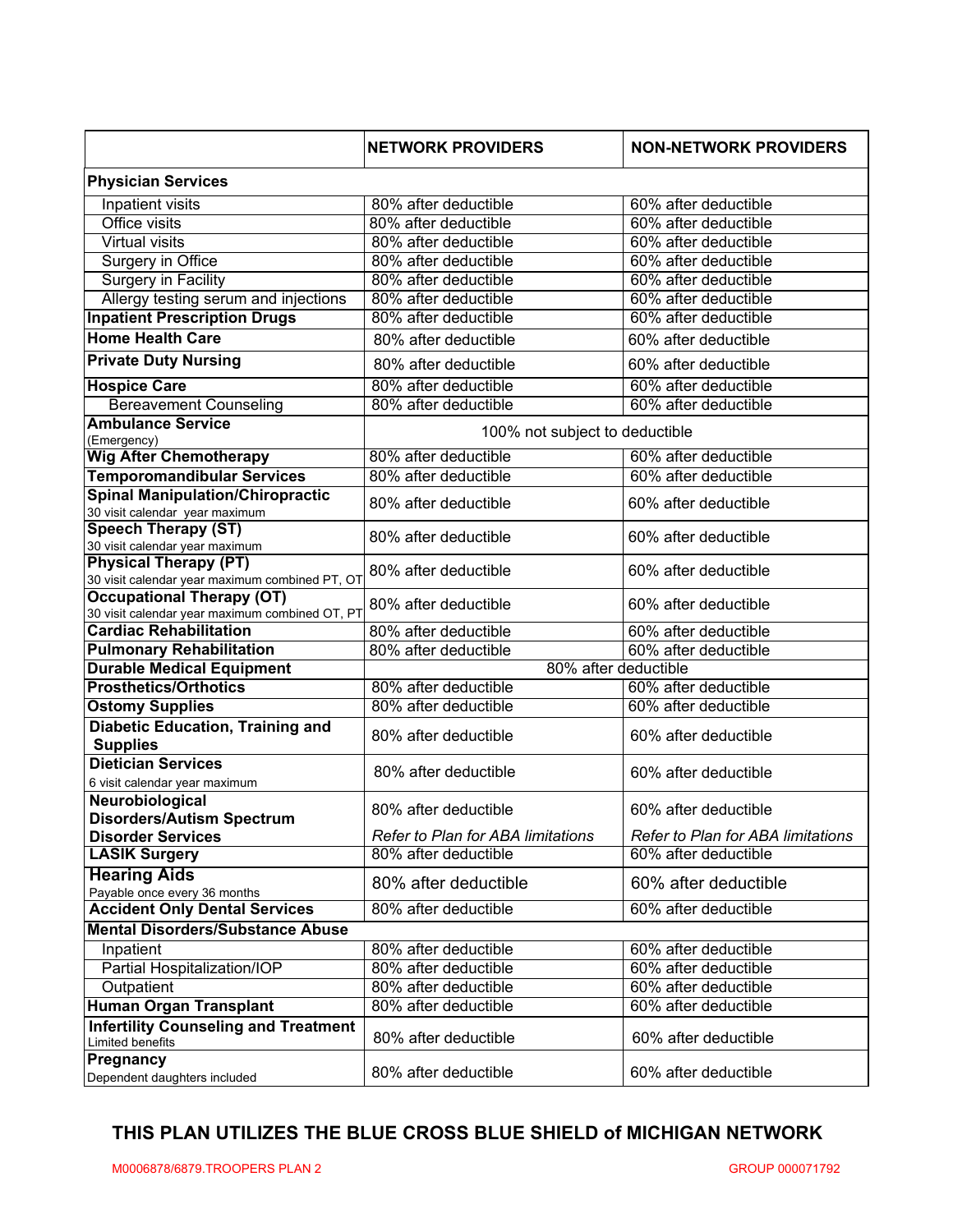|                                                                                                                                                                                                                                                                                                                                                                                                                                                                                                                                                                                                                                                                                                                                                                                                              | <b>NETWORK PROVIDERS</b>                                                                                                                                                                                                                                                                                              | <b>NON-NETWORK PROVIDERS</b> |  |  |
|--------------------------------------------------------------------------------------------------------------------------------------------------------------------------------------------------------------------------------------------------------------------------------------------------------------------------------------------------------------------------------------------------------------------------------------------------------------------------------------------------------------------------------------------------------------------------------------------------------------------------------------------------------------------------------------------------------------------------------------------------------------------------------------------------------------|-----------------------------------------------------------------------------------------------------------------------------------------------------------------------------------------------------------------------------------------------------------------------------------------------------------------------|------------------------------|--|--|
| <b>PREVENTIVE CARE</b>                                                                                                                                                                                                                                                                                                                                                                                                                                                                                                                                                                                                                                                                                                                                                                                       |                                                                                                                                                                                                                                                                                                                       |                              |  |  |
| <b>Routine Well Adult Care*</b>                                                                                                                                                                                                                                                                                                                                                                                                                                                                                                                                                                                                                                                                                                                                                                              | 100% not subject to deductible                                                                                                                                                                                                                                                                                        | 60% after deductible         |  |  |
| <b>Screening Tests</b>                                                                                                                                                                                                                                                                                                                                                                                                                                                                                                                                                                                                                                                                                                                                                                                       | Standard Preventive tests Cholesterol, High Blood Pressure, Diabetic, routine physical<br>examination, prostate (PSA), Cologuard, x-rays, laboratory tests, vision tests, STI and HIV<br>screening and counseling, tobacco cessation program, colonoscopies, bone density scans,<br>stress tests and sigmoidoscopies. |                              |  |  |
|                                                                                                                                                                                                                                                                                                                                                                                                                                                                                                                                                                                                                                                                                                                                                                                                              | Preventive health services   HealthCare.gov                                                                                                                                                                                                                                                                           |                              |  |  |
|                                                                                                                                                                                                                                                                                                                                                                                                                                                                                                                                                                                                                                                                                                                                                                                                              | Hepatitis A, Hepatitis B, HIB, HPV, MMR, HIV, DTP, Shingles and Flu Shots.                                                                                                                                                                                                                                            |                              |  |  |
| <i><b>Immunizations</b></i>                                                                                                                                                                                                                                                                                                                                                                                                                                                                                                                                                                                                                                                                                                                                                                                  | <b>Recommended Adult Immunization Schedule (cdc.gov)</b>                                                                                                                                                                                                                                                              |                              |  |  |
| <b>Women's Preventive</b>                                                                                                                                                                                                                                                                                                                                                                                                                                                                                                                                                                                                                                                                                                                                                                                    | Mammography, Thermography (3D) gynecological exam, PAP, HPV screening, pregnancy<br>related screenings, breast feeding support and supplies, Contraceptive coverage<br>(prescriptions subject to prescription plan copayment.)<br>Preventive care benefits for women   HealthCare.gov                                 |                              |  |  |
|                                                                                                                                                                                                                                                                                                                                                                                                                                                                                                                                                                                                                                                                                                                                                                                                              |                                                                                                                                                                                                                                                                                                                       |                              |  |  |
| <b>Routine Well Child Care*</b>                                                                                                                                                                                                                                                                                                                                                                                                                                                                                                                                                                                                                                                                                                                                                                              | 100% not subject to deductible                                                                                                                                                                                                                                                                                        | 60% after deductible         |  |  |
|                                                                                                                                                                                                                                                                                                                                                                                                                                                                                                                                                                                                                                                                                                                                                                                                              | Standard Preventive tests, routine physical examination, x- rays, laboratory tests, vision tests,<br>newborn hearing screening, developmental screening.                                                                                                                                                              |                              |  |  |
| <b>Screening Tests</b>                                                                                                                                                                                                                                                                                                                                                                                                                                                                                                                                                                                                                                                                                                                                                                                       | <b>Preventive care benefits for children   HealthCare.gov</b>                                                                                                                                                                                                                                                         |                              |  |  |
|                                                                                                                                                                                                                                                                                                                                                                                                                                                                                                                                                                                                                                                                                                                                                                                                              | DTaP, HIB, Hepatitis A, Hepatitis B, HPV, RV, IPV, MCV, PCV, Flu Shots.                                                                                                                                                                                                                                               |                              |  |  |
| Immunuizations                                                                                                                                                                                                                                                                                                                                                                                                                                                                                                                                                                                                                                                                                                                                                                                               | Combined Recommended Immunization Schedule for Persons Aged 0 - 18 years (cdc.gov)                                                                                                                                                                                                                                    |                              |  |  |
|                                                                                                                                                                                                                                                                                                                                                                                                                                                                                                                                                                                                                                                                                                                                                                                                              | Recommended Immunizations for Children from 7 - 18 Years Old (cdc.gov)                                                                                                                                                                                                                                                |                              |  |  |
| <b>Pediatric Vision</b>                                                                                                                                                                                                                                                                                                                                                                                                                                                                                                                                                                                                                                                                                                                                                                                      | For dependents under age 19:<br>1 exam, 1 pair of glasses or contacts, 1 frame per calendar year                                                                                                                                                                                                                      |                              |  |  |
| *Other preventive care and services required by applicable law if provided by a Network Provider.                                                                                                                                                                                                                                                                                                                                                                                                                                                                                                                                                                                                                                                                                                            |                                                                                                                                                                                                                                                                                                                       |                              |  |  |
| *Preventive Care and Screening Services and Immunizations for children, adolescents and adults that:<br>-- have a rating of A or B in the current United States Preventive Services Task Force recommendations, or<br>-- are recommended by the Advisory Committee on Immunization Practices of the Centers for Disease Control and Prevention, or<br>-- are provided for in comprehensive guidelines supported by the Health Resources and Services Admin., with respect to the<br>individual<br>--are included in the Women's Preventive Services outline by the Dept. of Health and Human Services<br>Please consult the recommendations and guidelines for age, frequency and other guidelines.<br>You may also call 800-229-2210 to obtain a no-cost paper copy from Blue Water Benefits Administrators |                                                                                                                                                                                                                                                                                                                       |                              |  |  |
| Frequency limits for routine mammogram: Ages 40 and over Limited to one (1) per Calendar Year; and limited                                                                                                                                                                                                                                                                                                                                                                                                                                                                                                                                                                                                                                                                                                   |                                                                                                                                                                                                                                                                                                                       |                              |  |  |
| to the maximum allowed under designated state limits.<br>Frequency limits for pap smear (Cytologic Screenings): One (1) per Calendar Year                                                                                                                                                                                                                                                                                                                                                                                                                                                                                                                                                                                                                                                                    |                                                                                                                                                                                                                                                                                                                       |                              |  |  |
| Frequency limits for Colon/Rectal exam, Colonoscopy, Cologuard, and                                                                                                                                                                                                                                                                                                                                                                                                                                                                                                                                                                                                                                                                                                                                          |                                                                                                                                                                                                                                                                                                                       |                              |  |  |
| Prostate Screening: Ages 45 and over Limited to one (1) per Calendar Year<br>Frequency limits for Routine Vision exam: One (1) per every Calendar Year                                                                                                                                                                                                                                                                                                                                                                                                                                                                                                                                                                                                                                                       |                                                                                                                                                                                                                                                                                                                       |                              |  |  |
| Frequency limits for Routine Hearing exam: One (1) per every Calendar Year                                                                                                                                                                                                                                                                                                                                                                                                                                                                                                                                                                                                                                                                                                                                   |                                                                                                                                                                                                                                                                                                                       |                              |  |  |

## **THIS PLAN UTILIZES THE BLUE CROSS BLUE SHIELD of MICHIGAN NETWORK**